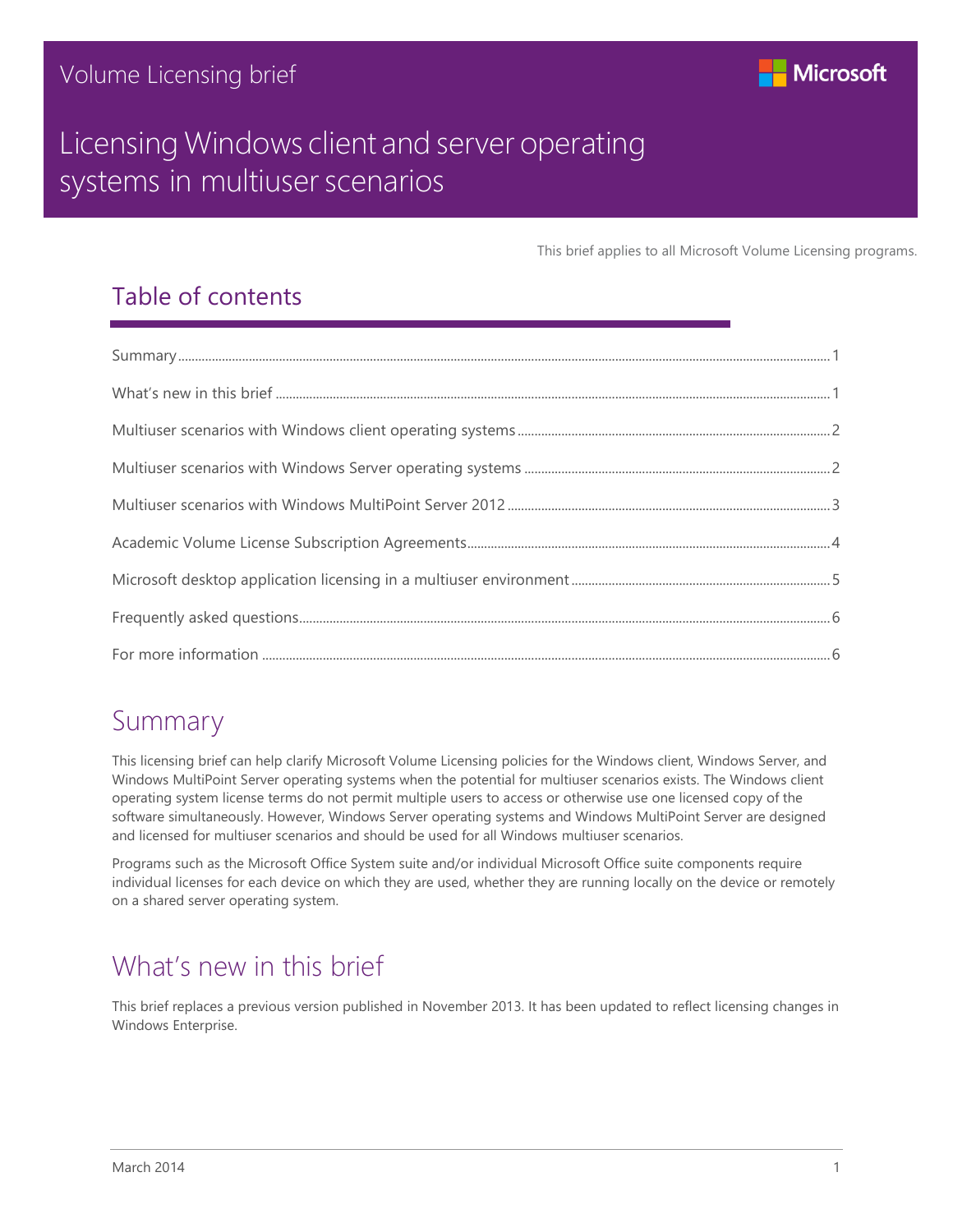# <span id="page-1-0"></span>Multiuser scenarios with Windows client operating systems

Windows client operating systems license terms do not permit multiple users to access or otherwise use one licensed copy of the software simultaneously.

Under current licensing terms, each host computer or access device using Windows 8.1, Windows 8, Windows 7, Windows Vista, or Windows XP must have either a license for such Windows client operating system purchased through the original equipment manufacturer (OEM) channel or the retail/full packaged product (FPP) channel, or a Volume Licensing upgrade purchased on top of a qualifying operating system license.

The Software License Terms (formerly referred to as the EULA) and [Microsoft Product Use Rights](http://www.microsoftvolumelicensing.com/userights/PUR.aspx) (PUR) provide that Windows client operating systems are licensed under the following terms:

- One license for each device on or from which the client operating system is accessed and used
- One user accessing the software at a time
- <span id="page-1-1"></span>No use of the client operating system's runtime and other files to run applications not running on the software

### Multiuser scenarios with Windows Server operating systems

While the Windows client operating system does not permit licensing a multiuser solution, the Windows Server operating systems provide a multiuser solution using Remote Desktop Services (RDS) and/or other technologies.



*Figure 1: Multiple users can access a licensed instance of Windows Server if every accessing user or device has a Windows Server CAL and RDS CAL.*

The Windows Server license terms described in the PUR specify that both a Windows Server Client Access License (CAL) and RDS CAL are required whenever a user is 1) using any of the RDS product functionality or 2) remotely connecting to Windows Server to display, access, or use a graphical user interface (for example, a desktop PC or application).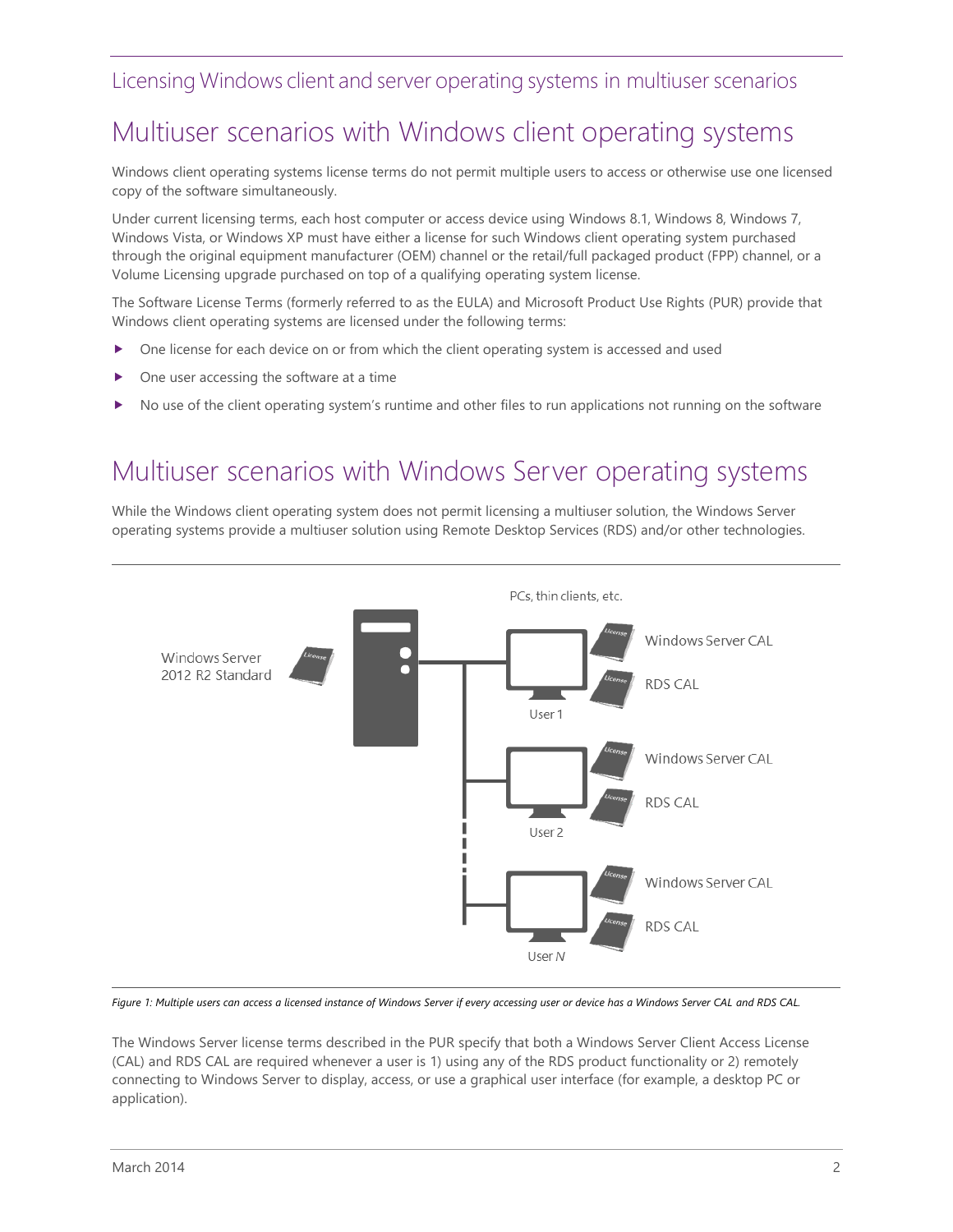The RDS CAL is required regardless of the technology used to remotely access the server GUI (Microsoft Remote Desktop Services or other third-party software such as Citrix XenApp or XenDesktop).

Both device and user-based RDS CALs are available so that customers can make the best CAL purchase decisions based on their individual needs.

## <span id="page-2-0"></span>Multiuser scenarios with Windows MultiPoint Server 2012

Windows MultiPoint Server 2012 is designed specifically for multiuser scenarios. MultiPoint Server comes in Standard Edition and Premium Edition allowing 10 and 20 users respectively to simultaneously share one host computer. Each user has his or her independent and familiar Windows computing experience at stations directly connected to the host computer.

You can acquire MultiPoint Server in the following ways:

| Product                                 | <b>OEM</b> | Open Volume<br><b>Licensing Programs</b> | Academic Volume<br>Licensing Programs |
|-----------------------------------------|------------|------------------------------------------|---------------------------------------|
| Windows MultiPoint Server 2012 Standard |            |                                          |                                       |
| Windows MultiPoint Server 2012 Premium  |            |                                          |                                       |



*Figure 2: Under the Windows MultiPoint Server 2012 Volume Licensing model, multiple users can access an instance of Windows MultiPoint Server 2012 if every accessing device or user has a Windows MultiPoint Server 2012 CAL and a Windows Server 2012 CAL.*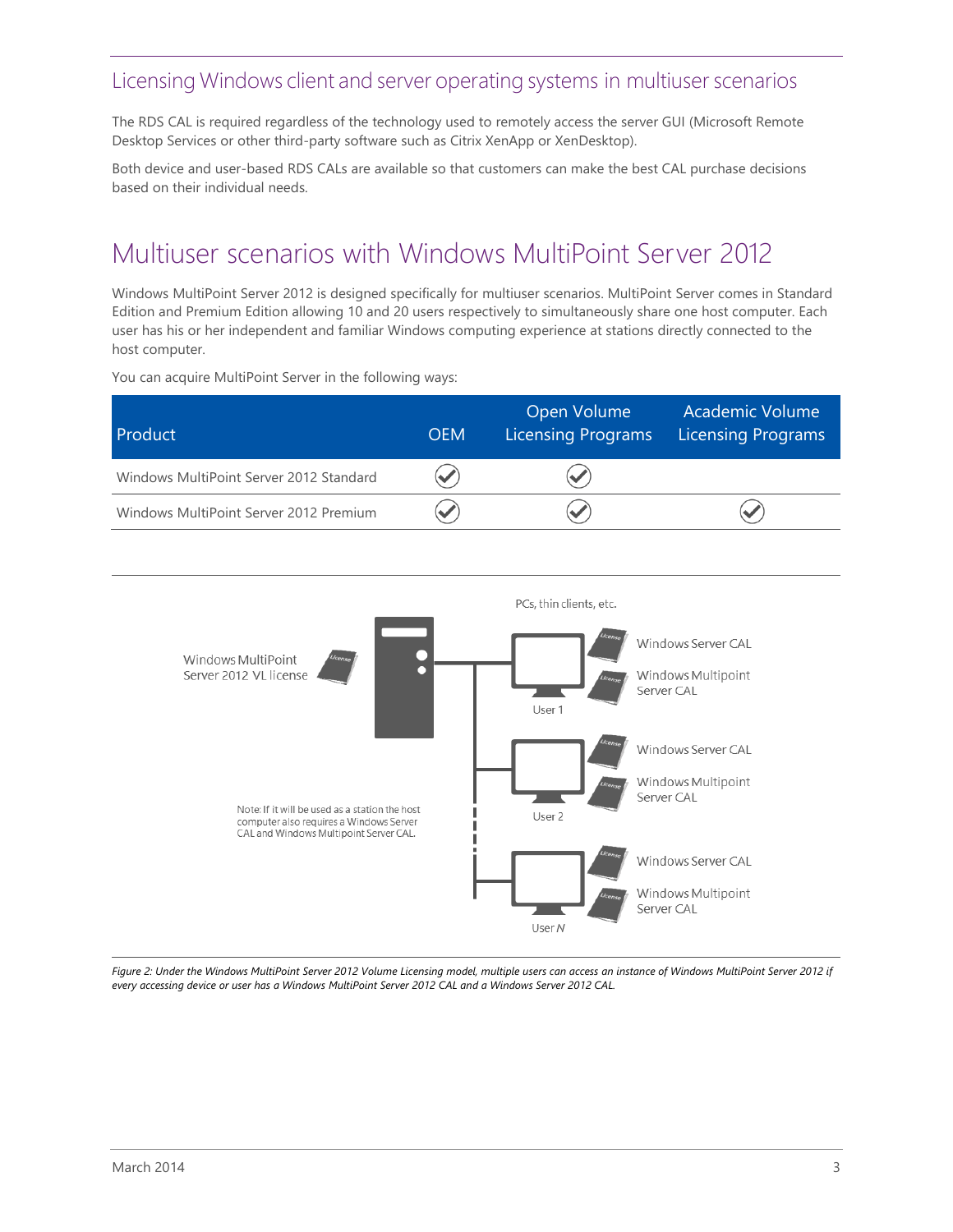

*Figure 3: Under the Windows MultiPoint Server 2012 (OEM) licensing model, up to 10 users can access an instance of Windows MultiPoint Server Standard 2012 if every accessing device has a Windows MultiPoint Server 2012 CAL. Up to 20 devices may access Windows MultiPoint Server Premium with 20 MultiPoint CALs.*

The Windows MultiPoint Server 2012 Volume license terms and PUR specify that a Windows Server 2012 CAL and Windows MultiPoint Server 2012 CAL is required whenever a user or device is connecting to a Windows MultiPoint Server 2012 operating system.

The Windows MultiPoint Server 2012 OEM license terms specify that a Windows MultiPoint Server 2012 CAL is required whenever a device is connecting to a Windows MultiPoint Server 2012 operating system.

Both device- and user-based Windows MultiPoint 2012 Server CALs are available so that customers make the best CAL purchase decisions based on their individual needs.

## <span id="page-3-0"></span>Academic Volume License Subscription Agreements

Under the terms of Microsoft Volume Licensing Subscription Agreements, Desktop Platform Products and their components (such as the Windows Upgrade license and the Windows CAL) must be licensed organization wide. To access the server resources, each desktop PC requires its own CAL. The subscription agreements differ in their CAL purchase requirements as follows:

 **Enrollment for Education Solutions (including OVS-ES):** "Organization wide" for EES/OVS-ES customers is the number of full-time equivalent (FTE) faculty and staff. The number of licenses purchased for the Windows Upgrade or Windows Server CAL must be equal to the number of FTE in the organization, as defined in the enrollment. The MultiPoint CAL may be licensed organization-wide (for the full FTE count) or on an as-required basis in quantities less than the FTE count. "Server Licenses" that allow a server to run Microsoft products can be purchased on an as-required basis for specific servers.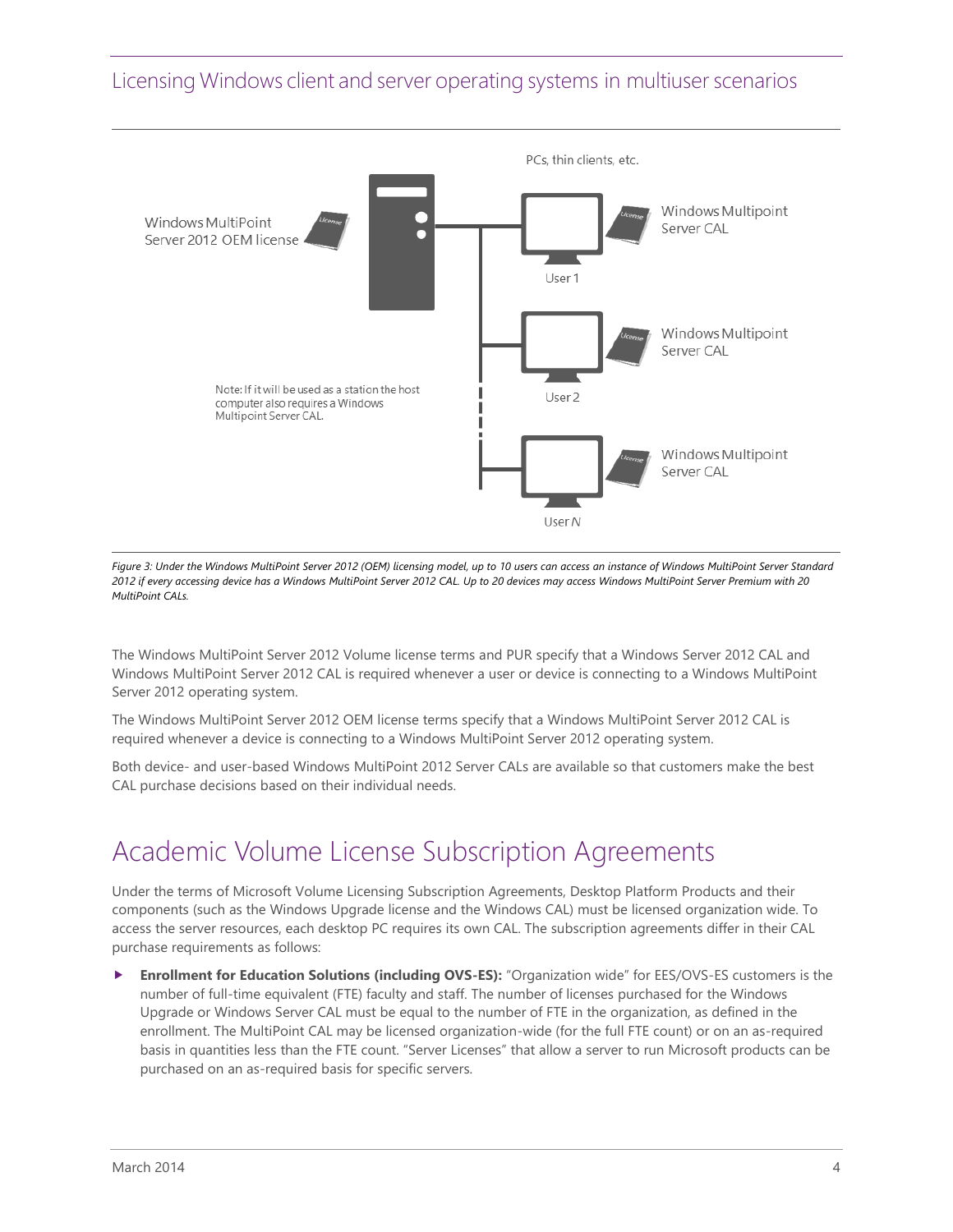**School Enrollment Customers:** "Institution wide" for school customers is the number of all "eligible PCs" owned or leased by the institution. Each MultiPoint terminal is considered an "eligible PC,"' and must be counted. As a result, the number of all Desktop Licenses (such as Windows Upgrade or Windows Server CAL and MultiPoint CAL) purchased must match the number of ALL eligible PCs owned/leased by the school. This policy applies even when the use of two Desktop Licensed products is mutually exclusive or not (for example, if one product used on a MultiPoint Terminal, cannot also be used on a standard PC under the same license or vice versa; both products need to be purchased institution wide.)

**Note:** A School Enrollment customer can use two different products, Windows MultiPoint Server 2012 CAL (WMS CAL) and Windows Client on a mutually exclusive basis. If an academic institution orders both of these products, then both Windows MultiPoint Server 2011 CAL and Windows Client must be purchased on an institution-wide basis. Alternatively, the institution can acquire the Windows MultiPoint Server 2011 CAL under Academic Open, Select License, or Select Plus Agreements\* for just the number of seats required. (Windows Server CALs for all devices are also required.)

\*Effective July 1, 2016, in markets where the MPSA is available, Microsoft will stop accepting new orders and Software Assurance renewals through existing commercial Select Plus agreements at your next agreement anniversary date. This retirement does not apply to government and academic Select Plus agreements. More information is at www.microsoft.com/selectfag.

# <span id="page-4-0"></span>Microsoft desktop application licensing in a multiuser environment

Microsoft licenses its desktop PC applications on a per-device basis, which means that customers must obtain a license for each desktop PC on or from which the product is used or accessed. When Microsoft desktop PC programs are used in a shared environment, a license must be acquired for every device (desktop PC, thin client, etc.) that remotely accesses the desktop PC program installed on the multiuser system. This license must match the suite/edition, components, language, and the version of the copy of the program being accessed.

For example:

- **Product (or suite):** Microsoft Office Standard 2013 and Microsoft Office Professional Plus 2013 are different products (or suites). A desktop PC licensed for Office Standard 2013 cannot remotely access and use Office Professional Plus 2013.
- ▶ **Components:** A license for a suite (for example, a Microsoft Office suite) for the accessing device (desktop PC, thin client, etc.) must have exactly the same components as the copy of the Microsoft Office suite being remotely accessed.
- **Language:** The English/multilanguage version of the Microsoft Office suite cannot be accessed remotely from a desktop PC that is licensed for a single language version of the Microsoft Office suite. Likewise, remote access to a licensed copy of Microsoft Office Multi-Language Pack 2013 requires that the accessing desktop PC be licensed for the Office Multi-Language Pack 2013.
- **Version:** Microsoft Office 2010 and the Microsoft Office 2013 are different versions. You may not remotely access the Microsoft Office 2013 from a desktop PC that is licensed for Microsoft Office 2010.

When a Microsoft desktop application is accessed remotely across an organization using Windows Server Remote Desktop Services, a separate desktop application license is required for each desktop PC from which the application is accessed.